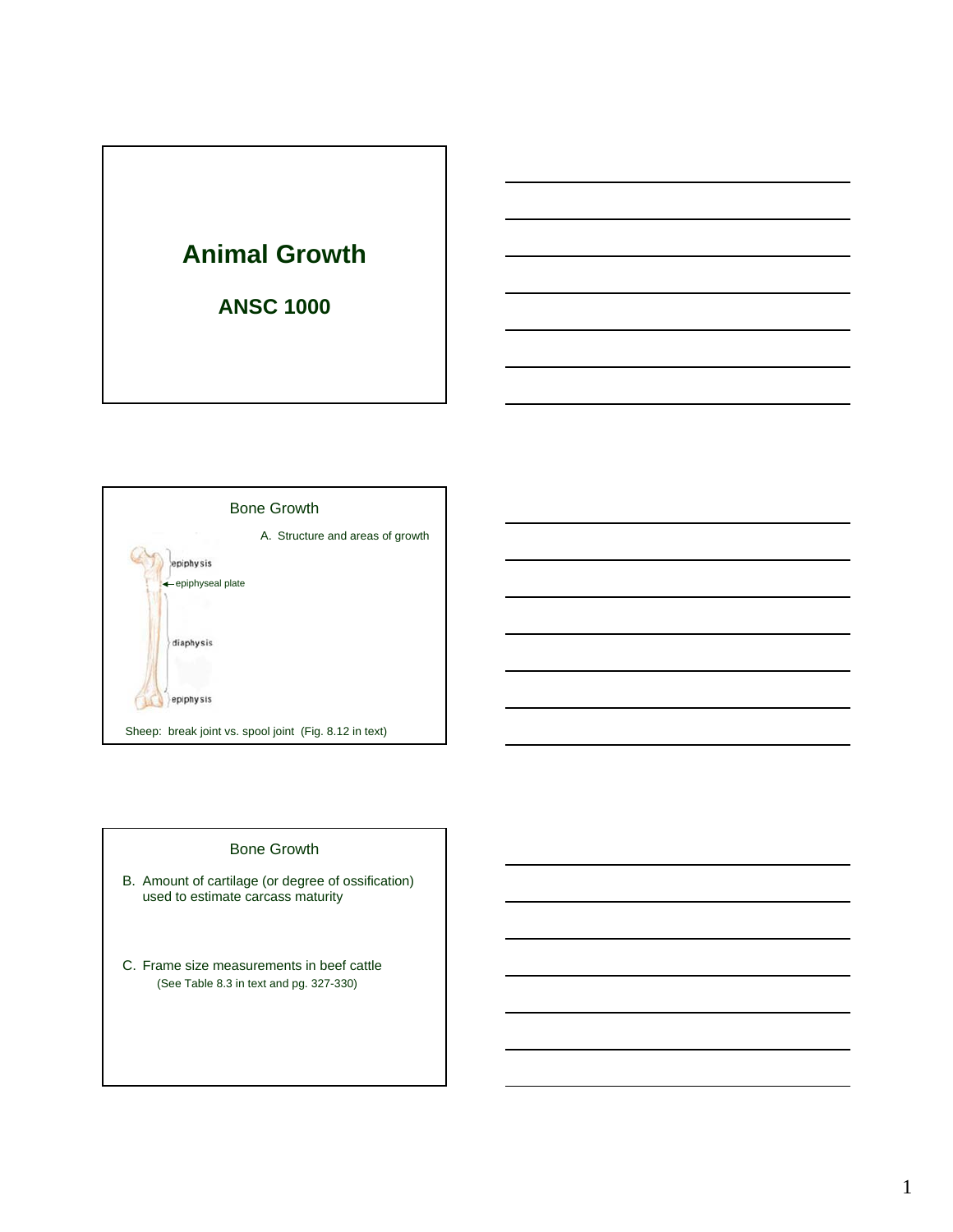



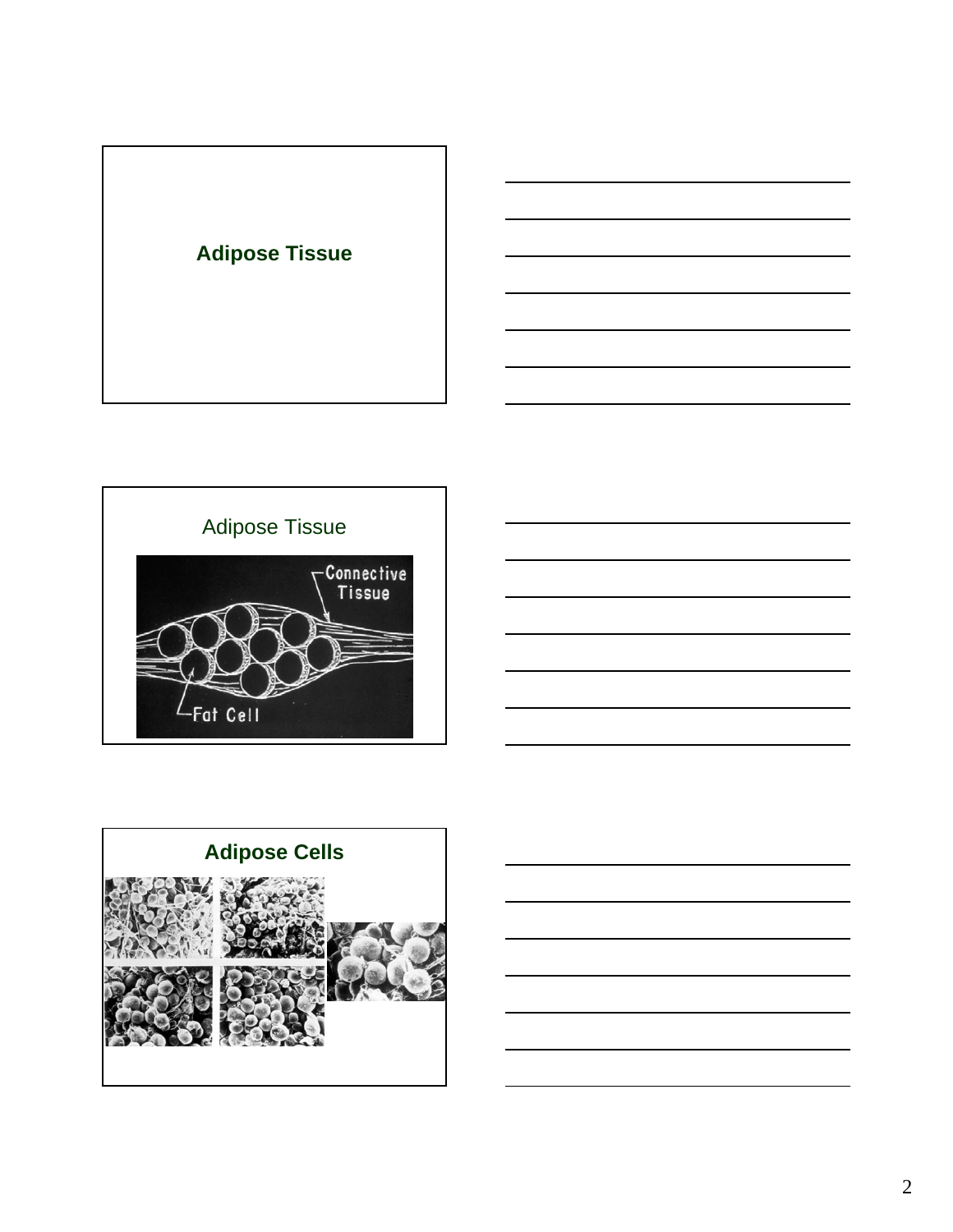

- 1. Internal fat (KPH fat on the carcass)
- 2. Subcutaneous fat
- 3. Intermuscular fat
- 4. Intramuscular fat



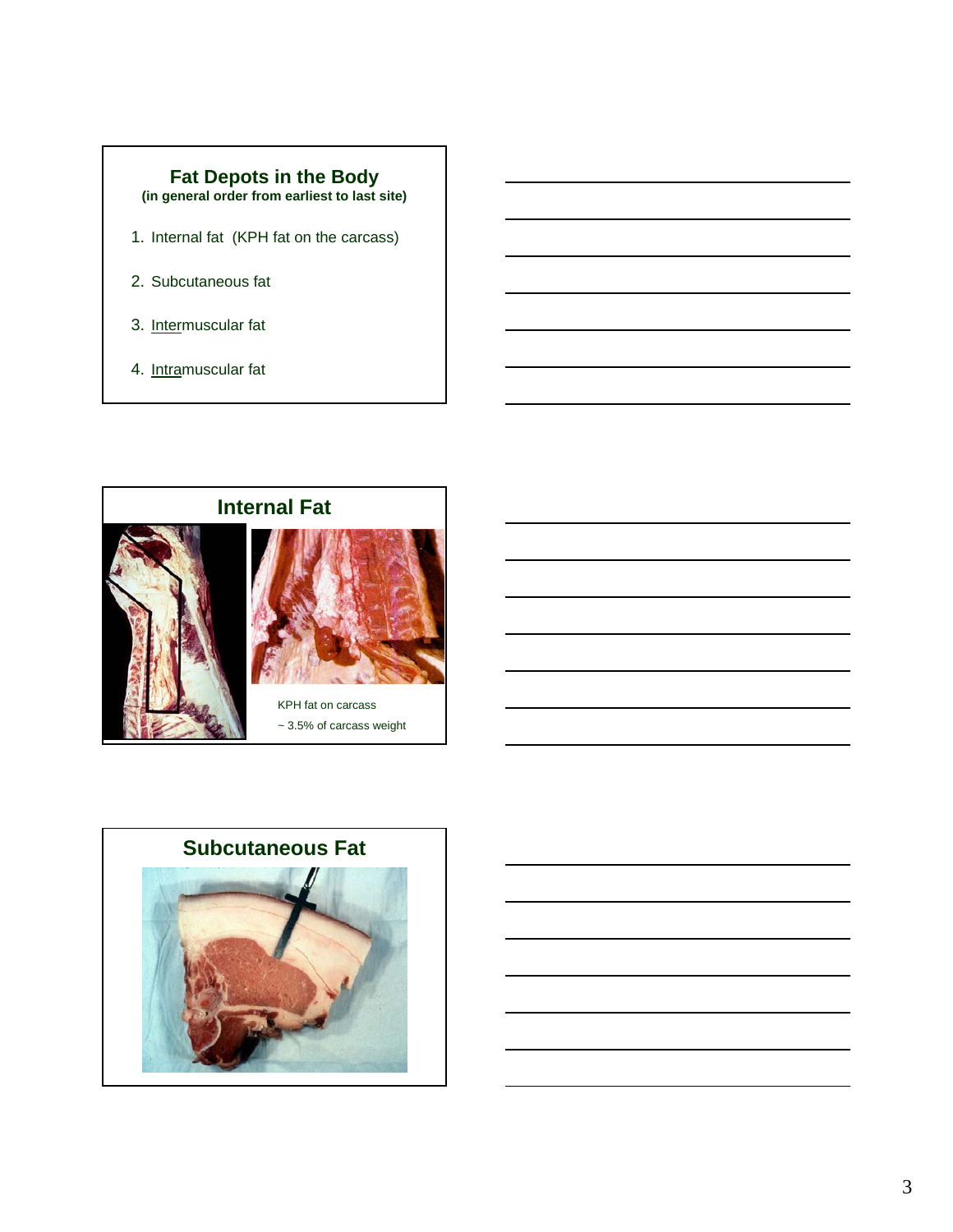





# **Intramuscular Fat**

See Fig. 8.4 in text for examples of degrees of marbling (intramuscular fat) in the rib-eye muscle. There are color pictures illustrating degrees of marbling in the meats material on your instructor's web site.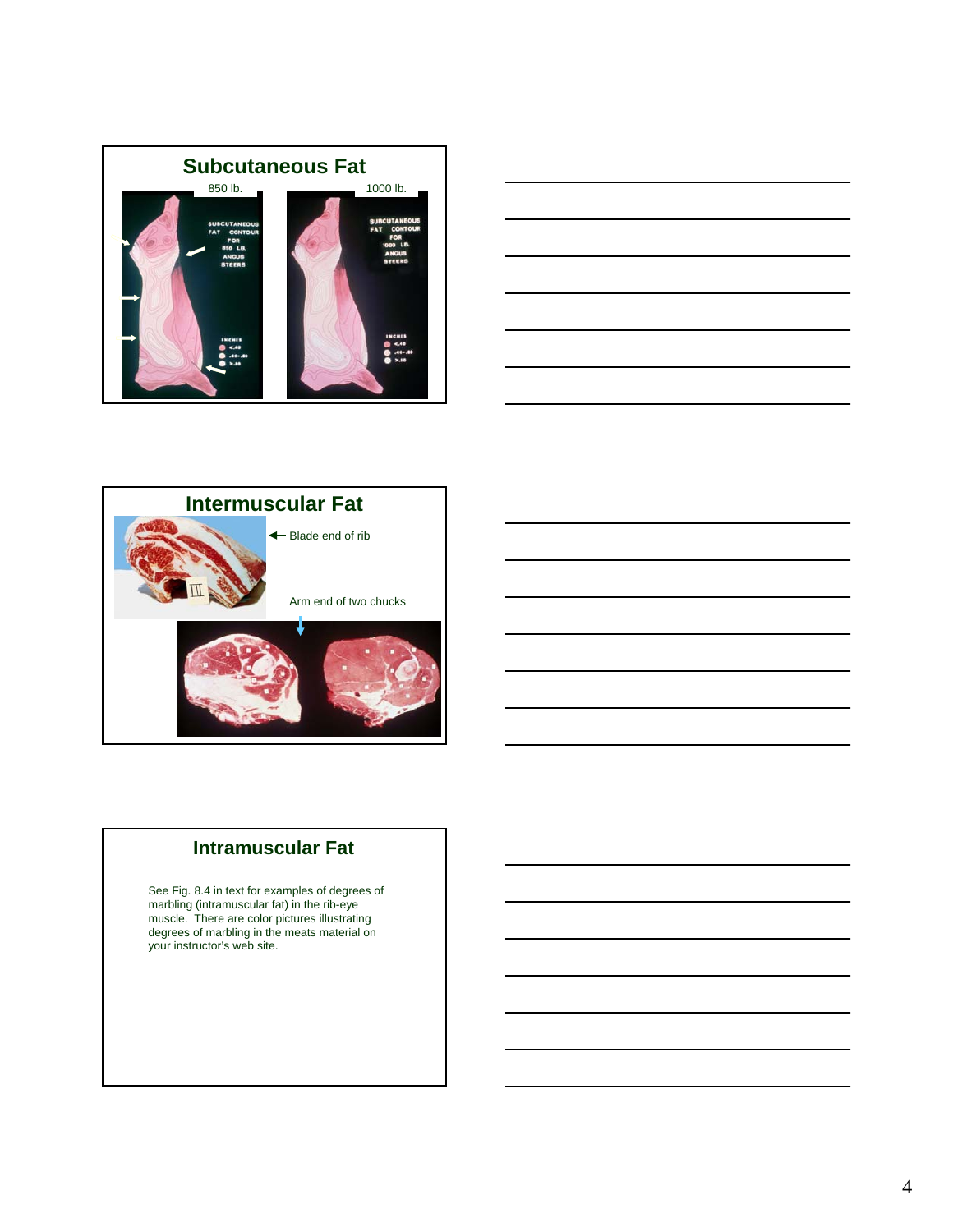### Marketing live animals on full feed

- 0.4 to 0.5 inches BF
- 60-70% Choice, very few YG 4  $\rightarrow$  breed differences
- Measured between 12<sup>th</sup>/13<sup>th</sup> ribs, ~5 in. off top
- Know anatomy...false readings





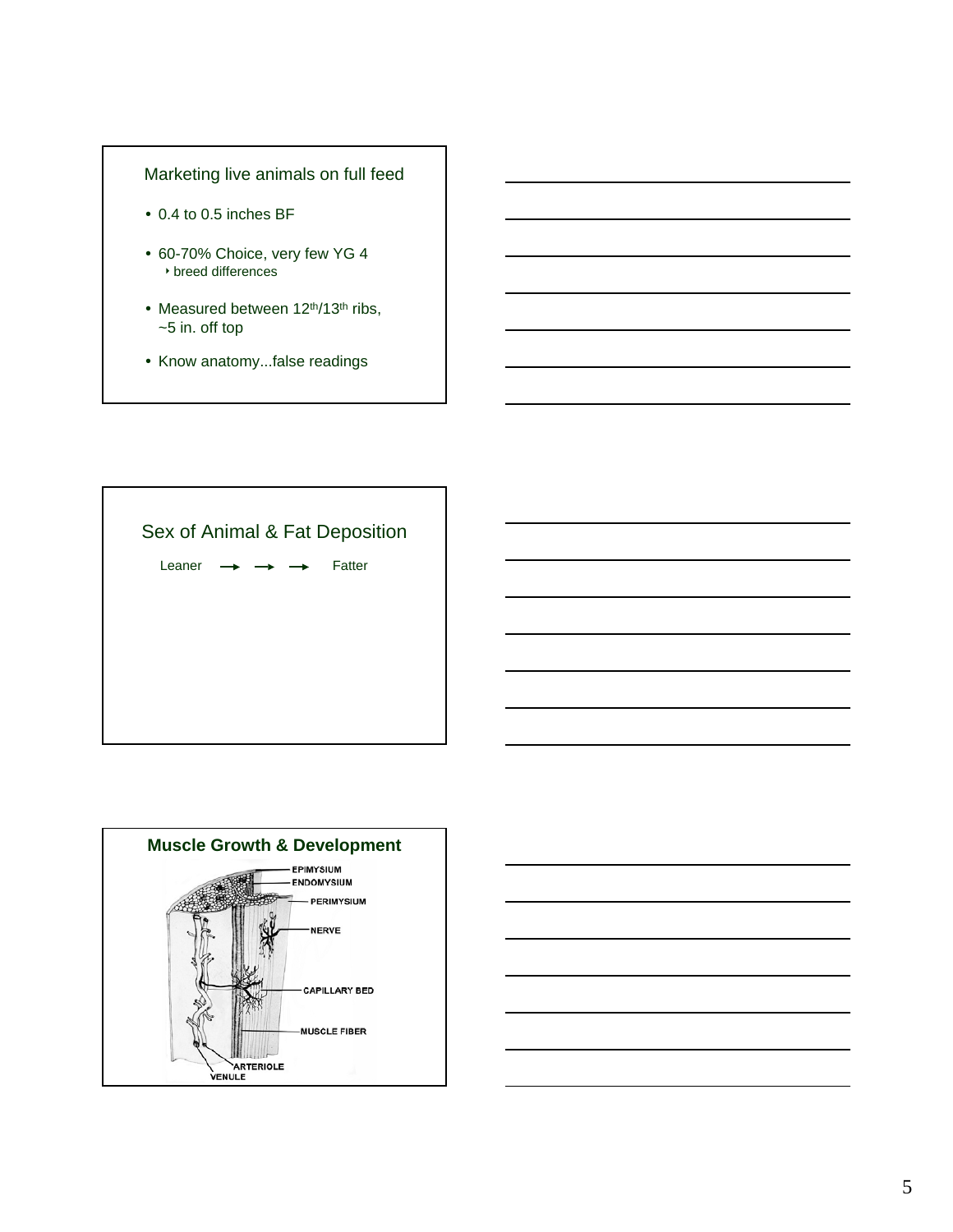







Tying it all Together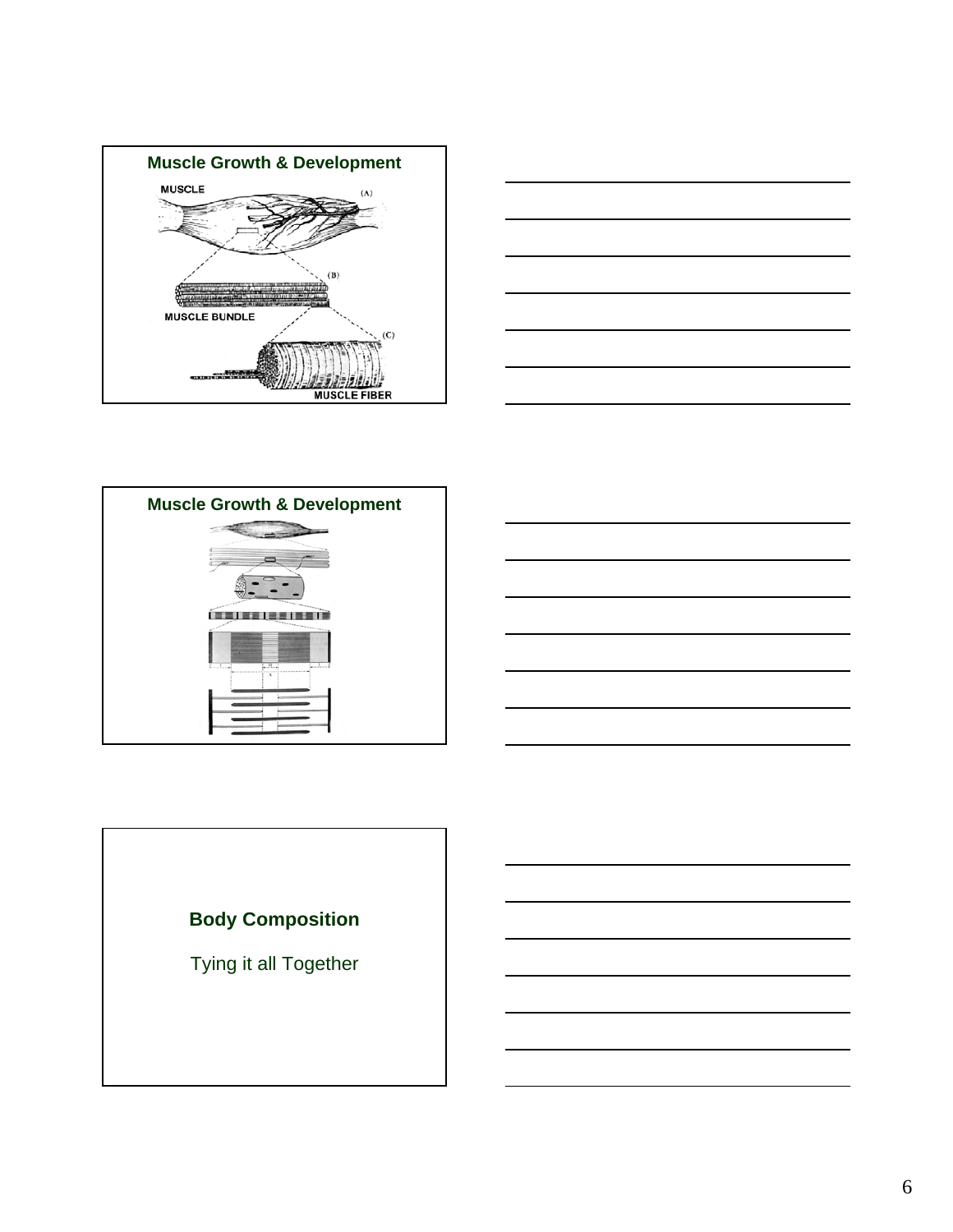



Pounds of bone, muscle, and fat growth over time...

> (Fig. 18.17 in text) (Beef and Swine)



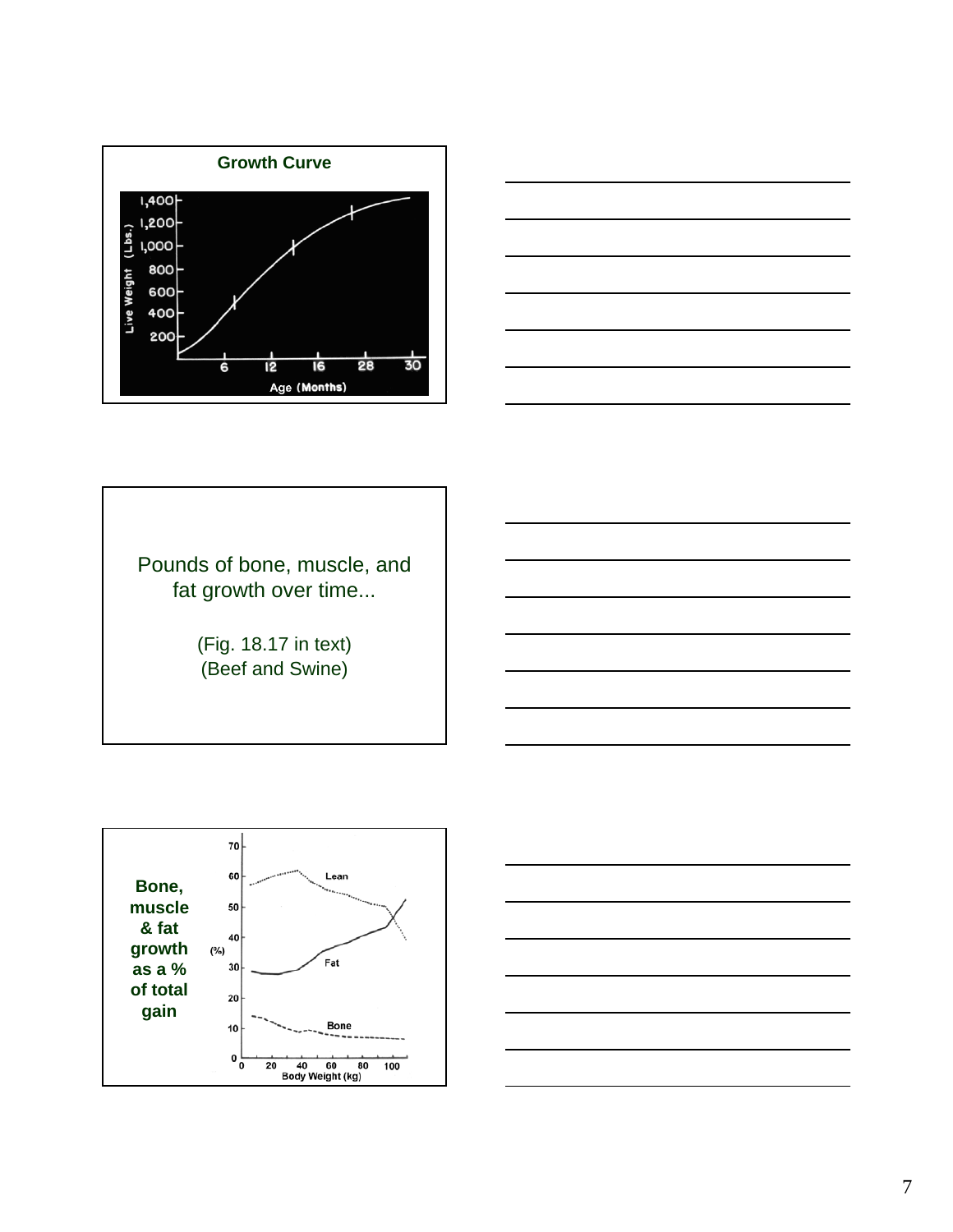# **FRAME SIZE**

**How frame size alters bone, lean, and fat deposition in cattle**